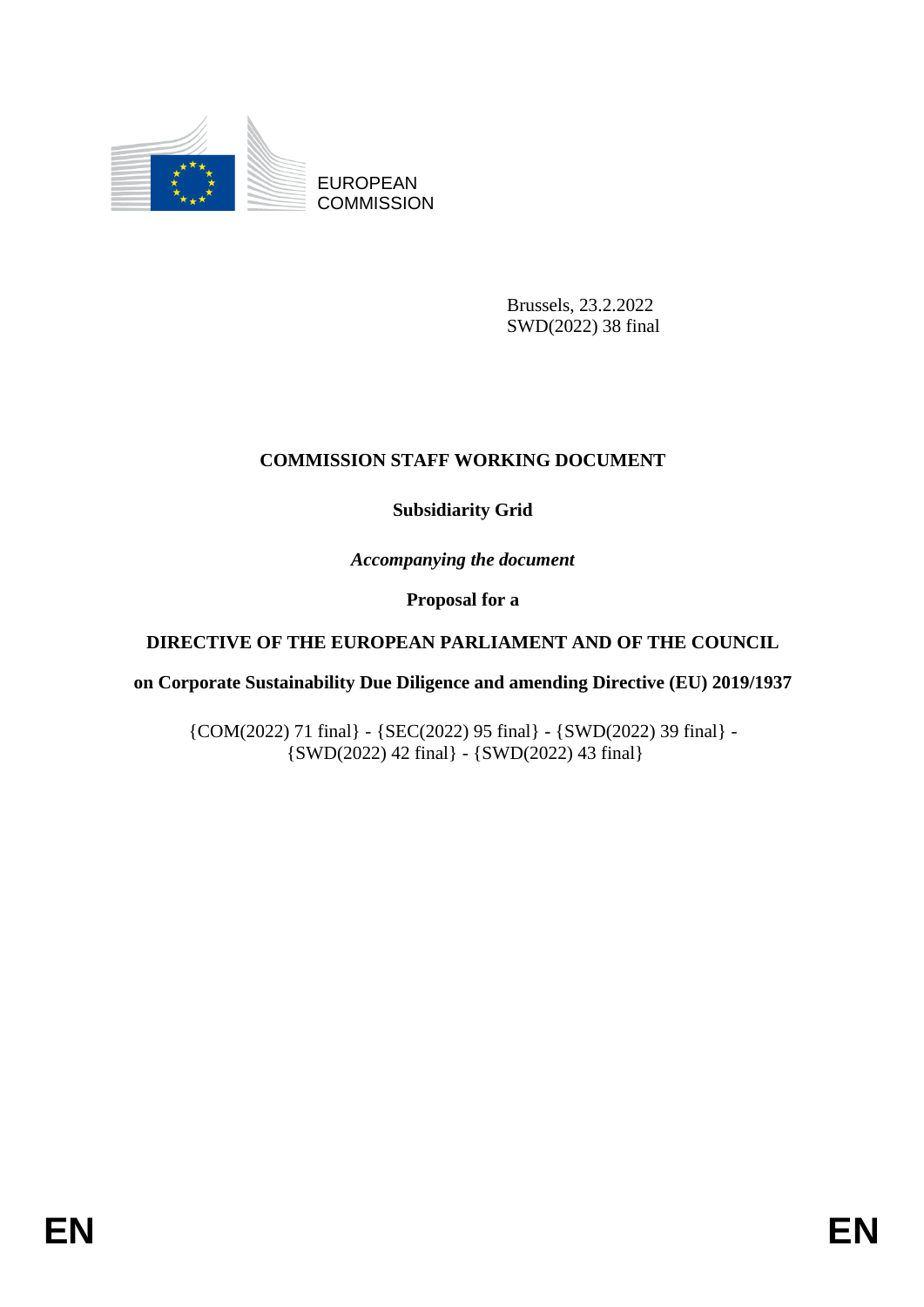# **Subsidiarity Grid**

**1. Can the Union act? What is the legal basis and competence of the Unions' intended action?**

#### **1.1 Which article(s) of the Treaty are used to support the legislative proposal or policy initiative?**

The legal basis of the proposed initiative is Article 50 TFEU and Article 114 TFEU.

Article 50(1) TFEU and in particular Article 50(2)(g) TFEU provide for the EU competence to act in order to attain freedom of establishment as regards a particular activity, in particular "*by coordinating to the necessary extent the safeguards which, for the protection of the interests of members and others, are required by Member States of companies or forms within the meaning of the second paragraph of Article 54 TFEU with a view to making such safeguards equivalent throughout the Union."* This includes in particular coordination measures concerning the protection of interests of companies' shareholders and other stakeholders with a view to making such protection equivalent throughout the Union, where disparities between national rules are such as to obstruct freedom of establishment.

Article 114 TFEU provides for the EU competence to *"adopt the measures for the approximation of the provisions laid down by law, regulation or administrative action in Member States which have as their object the establishment and functioning of the internal market"*. The EU legislator may have recourse to Article 114 TFEU in particular where disparities between national rules are such as to obstruct the fundamental freedoms or create distortions of competition and thus have a direct effect on the functioning of the internal market.

### **1.2 Is the Union competence represented by this Treaty article exclusive, shared or supporting in nature?**

In the case of the internal market, including the freedom of establishment, the Union's competence is shared.

*Subsidiarity does not apply for policy areas where the Union has exclusive competence as defined in Article 3 TFEU<sup>1</sup> . It is the specific legal basis which determines whether the proposal falls under the subsidiarity control mechanism. Article 4 TFEU<sup>2</sup> sets out the areas where competence is shared between the Union and the Member States. Article 6 TFEU<sup>3</sup> sets out the areas for which the Unions has competence only to support the actions of the Member States.*

**2. Subsidiarity Principle: Why should the EU act?**

**.** 

#### **2.1 Does the proposal fulfil the procedural requirements of Protocol No. 2<sup>4</sup> :**

- Has there been a wide consultation before proposing the act?
- Is there a detailed statement with qualitative and, where possible, quantitative indicators allowing an appraisal of whether the action can best be achieved at Union level?

Before proposing this directive, the Commission consulted widely. Those consultation activities

<sup>1</sup> <https://eur-lex.europa.eu/legal-content/EN/TXT/HTML/?uri=CELEX:12008E003&from=EN>

<sup>2</sup> <https://eur-lex.europa.eu/legal-content/EN/TXT/HTML/?uri=CELEX:12008E004&from=EN>

<sup>3</sup> <https://eur-lex.europa.eu/LexUriServ/LexUriServ.do?uri=CELEX:12008E006:EN:HTML>

<sup>4</sup> <https://eur-lex.europa.eu/legal-content/EN/TXT/HTML/?uri=CELEX:12016E/PRO/02&from=EN>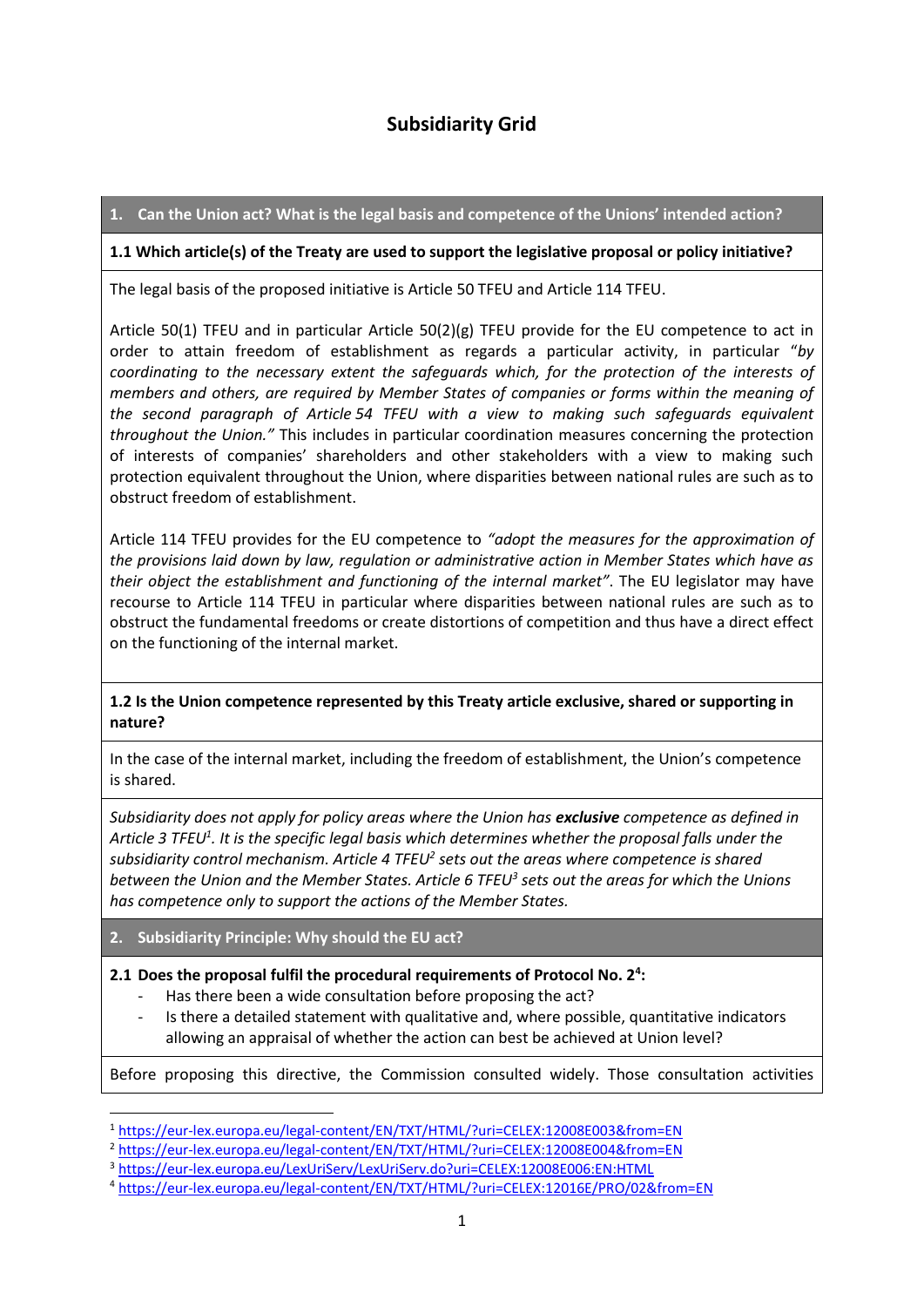include, in line with the Commission's Better Regulation rules:

- The inception impact assessment (roadmap), which received 114 feedbacks;
- The open public consultation (OPC), which received 473 461 responses from the public, the vast majority of which were submitted through campaigns using pre-filled questionnaires, and 149 of which were position papers;
- A dedicated consultation of social partners;
- A number of stakeholder workshops and meetings, e.g. meeting of the Informal Company Law Expert Group, mainly composed of company law legal academics (ICLEG), meeting with Member State representatives in the Company Law Expert Group (CLEG); and
- Conferences and meetings with business associations, individual businesses, including SMEs representatives, civil society, including non-governmental and not-for-profit organisations, as well as international organisations, such as OECD.

In terms of policy measures, the OPC showed strong support for a mandatory horizontal approach to due diligence over a sector-specific or thematic approach, although there is variation as regards the preferred details of such approach.

Detailed information on the consultation strategy and conclusions of the stakeholder consultations can be found in Chapter 3 of the Explanatory Memorandum to the proposal and in Annex 2 of the impact assessment report.

The Explanatory Memorandum (Chapter 2) and the Impact Assessment (Chapter 3) contain a section on the principle of subsidiarity (see question 2.2. below).

### **2.2 Does the explanatory memorandum (and any impact assessment) accompanying the Commission's proposal contain an adequate justification regarding the conformity with the principle of subsidiarity?**

The text below summarises the arguments presented in Chapter 2 of the Explanatory Memorandum.

The objective of fostering companies' sustainability transition with regard to human rights and environmental risks and impacts, by improving relevant corporate governance practices, avoiding fragmentation of relevant requirements in the single market and creating legal certainty for businesses and stakeholders, can be better achieved at Union level than through Member States individual action**,** for the following reasons:

- Member States' legislation alone in the area is unlikely to be sufficient and efficient. On issues as transnational supply and value chains, success of individual action is hampered by inaction of other Member States.
- Many companies are operating EU-wide or globally; value chains expand to other EU Member States and increasingly to third countries. Many companies have cross-border ownership and their operations are influenced by regulations in some countries or lack of action in others. Frontrunner companies therefore arguably cannot go as far as they would want to in addressing sustainability issues including those in the value chains today and ask for a cross-border level playing field.
- Companies operating across the single market and beyond need legal certainty and a levelplaying field for their sustainable growth. Some Member States have recently introduced legislation on due diligence while others are in the process of legislating or considering action. Existing Member State rules and those under preparation do have or would most likely lead to diverging requirements, which risk being ineffective and leading to an uneven playing field. If due diligence requirements are significantly different among Member States, this creates legal uncertainty, fragmentation of the Single market, additional costs and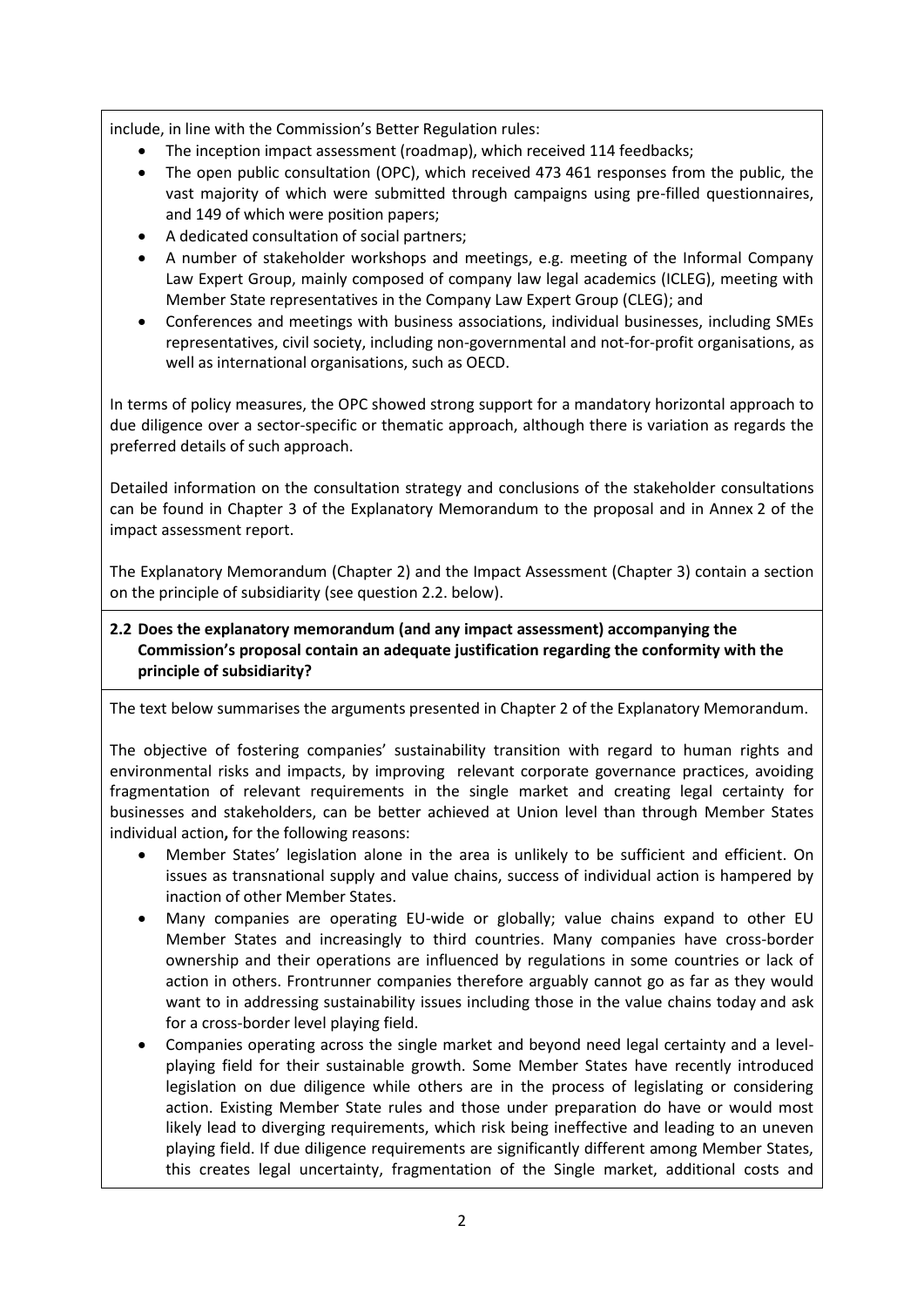complexity for companies and their investors operating across borders as well as other stakeholders

 Compared to individual action by Member States, EU intervention can ensure a strong European voice in policy developments at the global level.

### **2.3 Based on the answers to the questions below, can the objectives of the proposed action be achieved sufficiently by the Member States acting alone (necessity for EU action)?**

(a) Are there significant/appreciable transnational/cross-border aspects to the problems being tackled? Have these been quantified?

Sustainability issues are of a European and global dimension and have cross-border effects (e.g. transnational supply and value chains, climate change).

(b) Would national action or the absence of the EU level action conflict with core objectives of the Treaty<sup>5</sup> or significantly damage the interests of other Member States?

National action and the absence of EU level action would conflict with the Treaty objective of establishing the internal market as differing legal frameworks in Member States in the area of this proposal lead to legal uncertainty, fragmentation of the Single market, distortion of competition, additional costs and complexity for companies and their investors operating across borders as well as other stakeholders.

(c) To what extent do Member States have the ability or possibility to enact appropriate measures?

Member States' legislation alone in the area of sustainable corporate governance is unlikely to be sufficient and efficient as sustainability problems are of a European and global dimension and have cross-border effects. Unsustainable behaviour of companies in one Member State or in third countries affects other Member States. Many companies are operating EU-wide or even globally; value chains expand to other EU Member States and increasingly globally. Many companies have cross-border ownership and their operations are influenced by regulations in some countries or lack of action in others. This is one of the reasons why frontrunner companies arguably cannot go as far as they would want to in addressing sustainability issues today and ask for a cross-border level playing field.

(d) How does the problem and its causes (e.g. negative externalities, spill-over effects) vary across the national, regional and local levels of the EU?

The problem and its causes are present across national, regional and local levels throughout the EU.

(e) Is the problem widespread across the EU or limited to a few Member States?

The need to foster the sustainability transition as regards corporate behaviour and avoid regulatory fragmentation in this context is widespread across the EU.

(f) Are Member States overstretched in achieving the objectives of the planned measure?

Measures at Member State level alone would not be able to achieve the objectives of the proposed

1

<sup>5</sup> [https://europa.eu/european-union/about-eu/eu-in-brief\\_en](https://europa.eu/european-union/about-eu/eu-in-brief_en)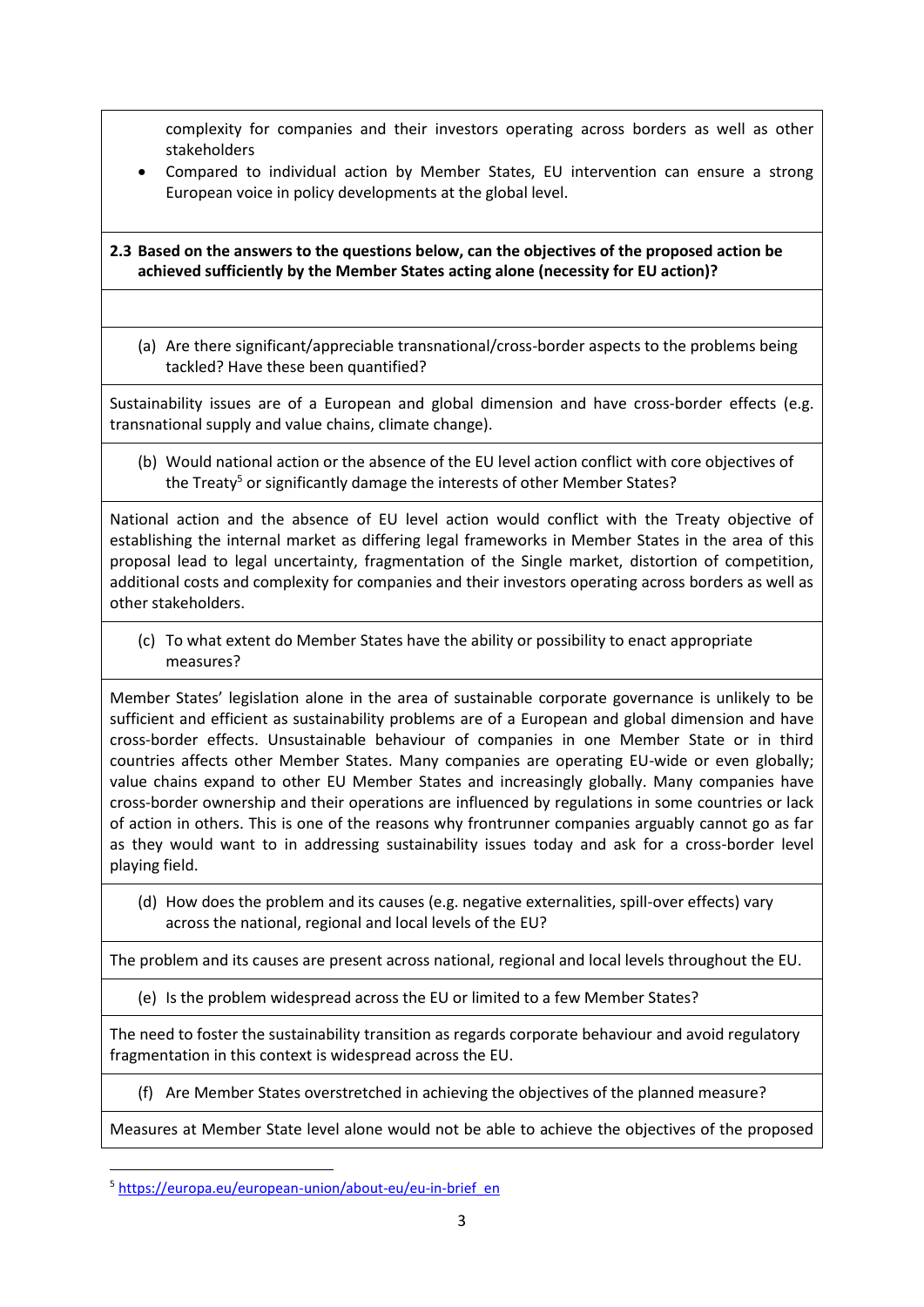initiative. A harmonised approach at EU level avoids diverging requirements at national level, which risk being ineffective and leading to an uneven level playing field; this also creates legal uncertainty, fragmentation of the Single market, additional costs and complexity for companies and their investors operating across borders as well as other stakeholders.

(g) How do the views/preferred courses of action of national, regional and local authorities differ across the EU?

Corporate due diligence is enshrined in existing international frameworks (United Nations Guiding Principles on Business and Human Rights, OECD Responsible Business Conduct Standards), it is therefore internationally recognized as the appropriate tool to mitigate adverse human rights and environmental impacts, including in value chains. As regards mandatory rules, some Member States have recently introduced legislation on sustainable corporate governance or due diligence, while others are in the process of legislating or considering action. Some Member States can be expected not to legislative in this field.

**2.4 Based on the answer to the questions below, can the objectives of the proposed action be better achieved at Union level by reason of scale or effects of that action (EU added value)?**

(a) Are there clear benefits from EU level action?

Yes. The absence of applicable rules as regards sustainability due diligence at the European level puts frontrunner companies at a competitive disadvantage and rewards unsustainable behaviour. This situation hampers the necessary transition towards a sustainability economy and society. If due diligence requirements are significantly different among Member States, this creates legal uncertainty, fragmentation of the Single market, additional costs and complexity for companies and their investors operating across borders as well as other stakeholders. EU action can avoid this and therefore has added value.

(b) Are there economies of scale? Can the objectives be met more efficiently at EU level (larger benefits per unit cost)? Will the functioning of the internal market be improved?

Yes. As the addressed sustainability issues are of a European and global dimension and have crossborder effects, EU level measures will be more efficient. The functioning of the internal market will be improved by avoiding fragmentation through differing emerging national frameworks.

(c) What are the benefits in replacing different national policies and rules with a more homogenous policy approach?

Businesses need legal certainty, and a harmonised approach in the Internal market. EU level rules are expected to be more efficient and allow to better exploit the potential of the single market to contribute to the transition to a sustainable economy.

(d) Do the benefits of EU-level action outweigh the loss of competence of the Member States and the local and regional authorities (beyond the costs and benefits of acting at national, regional and local levels)?

While competence is shared between the EU and the Member States in the area of the internal market, including freedom of establishment, EU-wide measures are necessary to effectively foster the sustainability transition, while avoiding fragmentation of the internal market. As the chosen instrument is a directive, Member States will be able – by transposing the EU rules into their national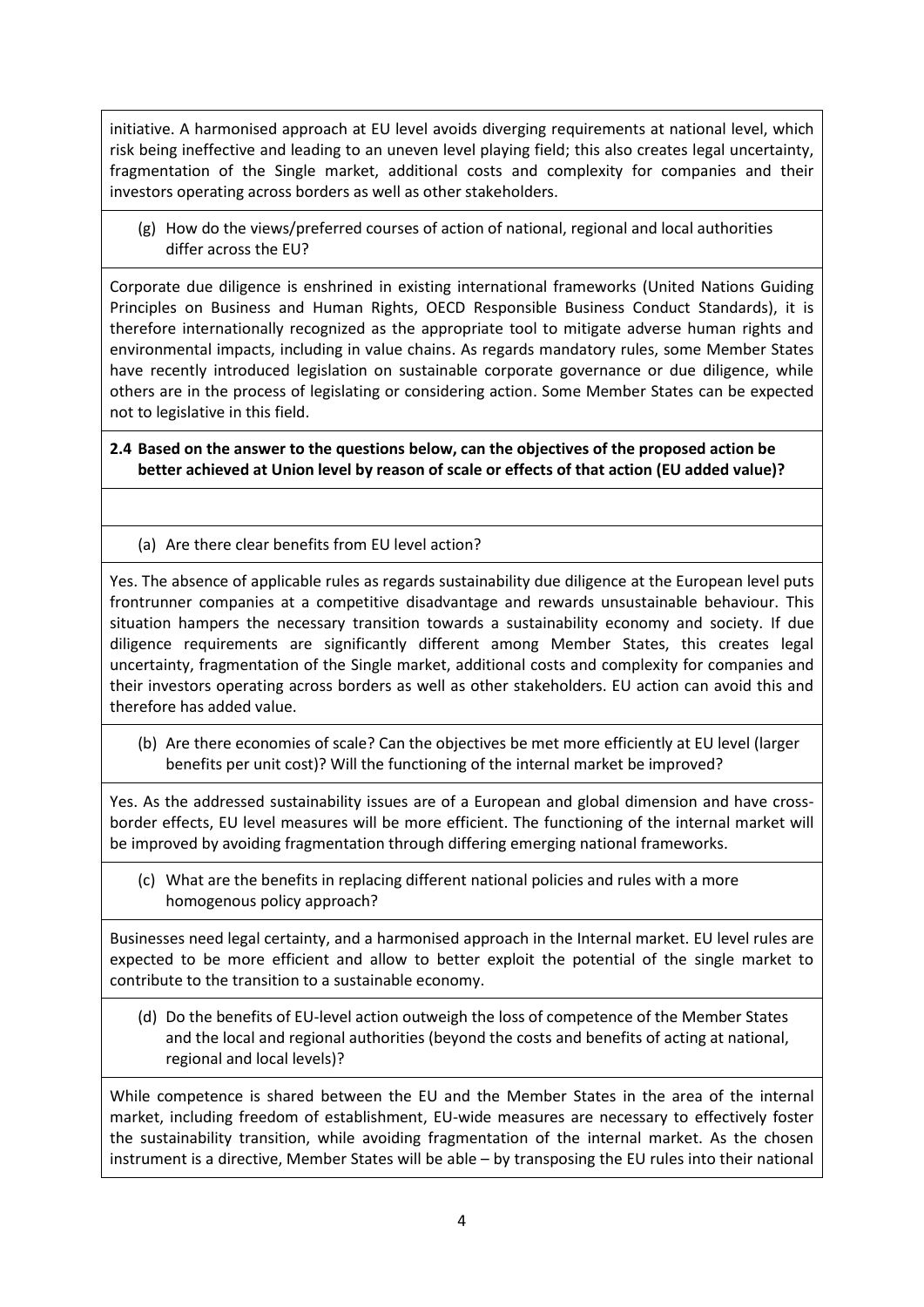laws – to take account of the need for consistency and coherence within the national/regional legal systems.

(e) Will there be improved legal clarity for those having to implement the legislation?

It is expected that EU harmonised rules in the area of sustainability due diligence lead to improved legal certainty as compared to today's fragmented legal framework.

- **3. Proportionality: How the EU should act**
- **3.1 Does the explanatory memorandum (and any impact assessment) accompanying the Commission's proposal contain an adequate justification regarding the proportionality of the proposal and a statement allowing appraisal of the compliance of the proposal with the principle of proportionality?**

The explanatory memorandum (Chapter 2) contains a section on the principle of proportionality, as summarised below.

The proposed measures do not go beyond what is necessary to achieve the objectives of the initiative. In particular, burden on companies stemming from compliance costs has been adapted to the size and resources available to the company, and the risk profile.

- As regards the **personal scope** of the due diligence obligations, proportionality is ensured as follows:
	- o small and medium sized enterprises as well as micro companies are excluded from the due diligence duty. They will still be exposed to some of the costs and burden through business relationships with companies in scope, hence supporting measures will be necessary to help them build operational and financial capacity.
	- $\circ$  very large companies (with more than 500 employees and more than 150 Mio turnover) will be within the scope of the full due diligence obligation. In particular the selected turnover criteria will filter those having the largest impact on the EU economy.
	- $\circ$  regarding companies with lower turnover and less employees , the due diligence obligation is limited to larger midcap companies (with more than 250 employees and more than EUR 40 million net turnover but not exceeding the 500 employee and EUR 150 million net turnover thresholds simultaneously) which are active in particularly high-impact sectors covered by existing sectoral OECD guidance. For them, the due diligence obligation will be simplified as they would only focus on severe adverse impacts and perform the scoping of the risks that is commensurate to the complexity of the value chain, sector, product or geography. The due diligence obligation will apply to them only 3 years later than to other companies.
- As regards **enforcement**, the Directive will provide for a combination of administrative sanctions and civil liability.
	- $\circ$  As regards private enforcement through civil liability going beyond harm done at the level of the direct supplier, the approach concerns only established business relationships with which a company has regular and frequent cooperation and applies only where the adverse impact could have been foreseen, prevented, ceased or mitigated with appropriate due diligence measures. As it will in practice be difficult to prevent all risks through global value chains, liability is limited to harm done in the value chain under specific conditions especially beyond direct suppliers.
	- o The measures related to public enforcement of the due diligence duty do not go beyond what is necessary. The power of public authorities to supervise and impose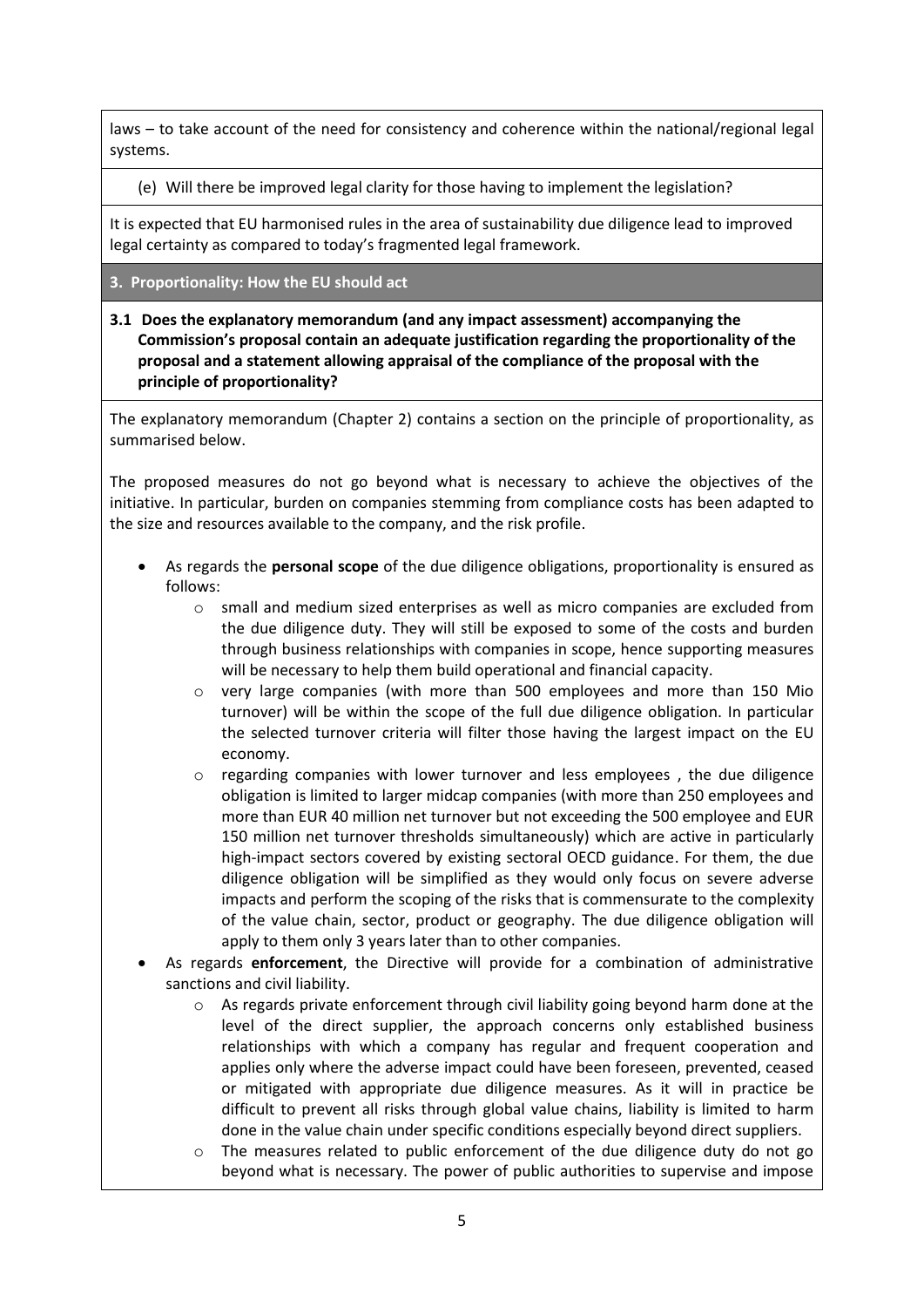proportionate pecuniary sanctions in case of non-compliance as provided for in the proposal is key to the effective enforcement regime.

- **3.2 Based on the answers to the questions below and information available from any impact assessment, the explanatory memorandum or other sources, is the proposed action an appropriate way to achieve the intended objectives?**
	- (a) Is the initiative limited to those aspects that Member States cannot achieve satisfactorily on their own, and where the Union can do better?

Yes, as detailed above in the replies to the sub-questions of question 2.3.

(b) Is the form of Union action (choice of instrument) justified, as simple as possible, and coherent with the satisfactory achievement of, and ensuring compliance with the objectives pursued (e.g. choice between regulation, (framework) directive, recommendation, or alternative regulatory methods such as co-legislation, etc.)?

The proposed instrument is a Directive, since Article 50 TFEU requires the European Parliament and the Council to act by means of directives. Consequently, Member States will be able – by transposing the EU rules into their national laws – to take account of the need for consistency and coherence within the national legal systems.

In order to supplement the content of the reporting obligations under the Directive for companies not falling under Directive 2013/34/EU, delegated acts will be adopted.

In order to provide support to companies or to Member State authorities on how companies should fulfil their due diligence obligations, the Commission may issue guidelineson different aspects of the proposed directive.

(c) Does the Union action leave as much scope for national decision as possible while achieving satisfactorily the objectives set? (e.g. is it possible to limit the European action to minimum standards or use a less stringent policy instrument or approach?)

It is not possible to limit the European action further, e.g. to voluntary measures. Using the existing international voluntary standards on responsible business conduct (UNGP, OEDC guidance), an increasing number of EU companies are using due diligence as a tool to identify risks in their value chains and build resilience, but companies also may face difficulties when considering the due diligence for their activities. Also voluntary standards do not result in legal certainty for neither companies nor victims in case harm occurs. Finally, voluntary action does not appear to have resulted in large scale improvement across sectors and, as a consequence, negative externalities from EU production and consumption are being observed both inside and outside EU.

(d) Does the initiative create financial or administrative cost for the Union, national governments, regional or local authorities, economic operators or citizens? Are these costs commensurate with the objective to be achieved?

The proposed directive does not entail unnecessary costs for the Union, national governments, regional or local authorities. It will leave it up to the Member States how to organise enforcement. Administrative supervision can be carried out by existing authorities. To reduce the costs and improve the supervision, coordination, investigation and exchange of information the Commission will set up a European Network of Supervisory Authorities. Supervisory costs incurred under the proposed directive by existing or newly set up public authorities that will be designated by Member